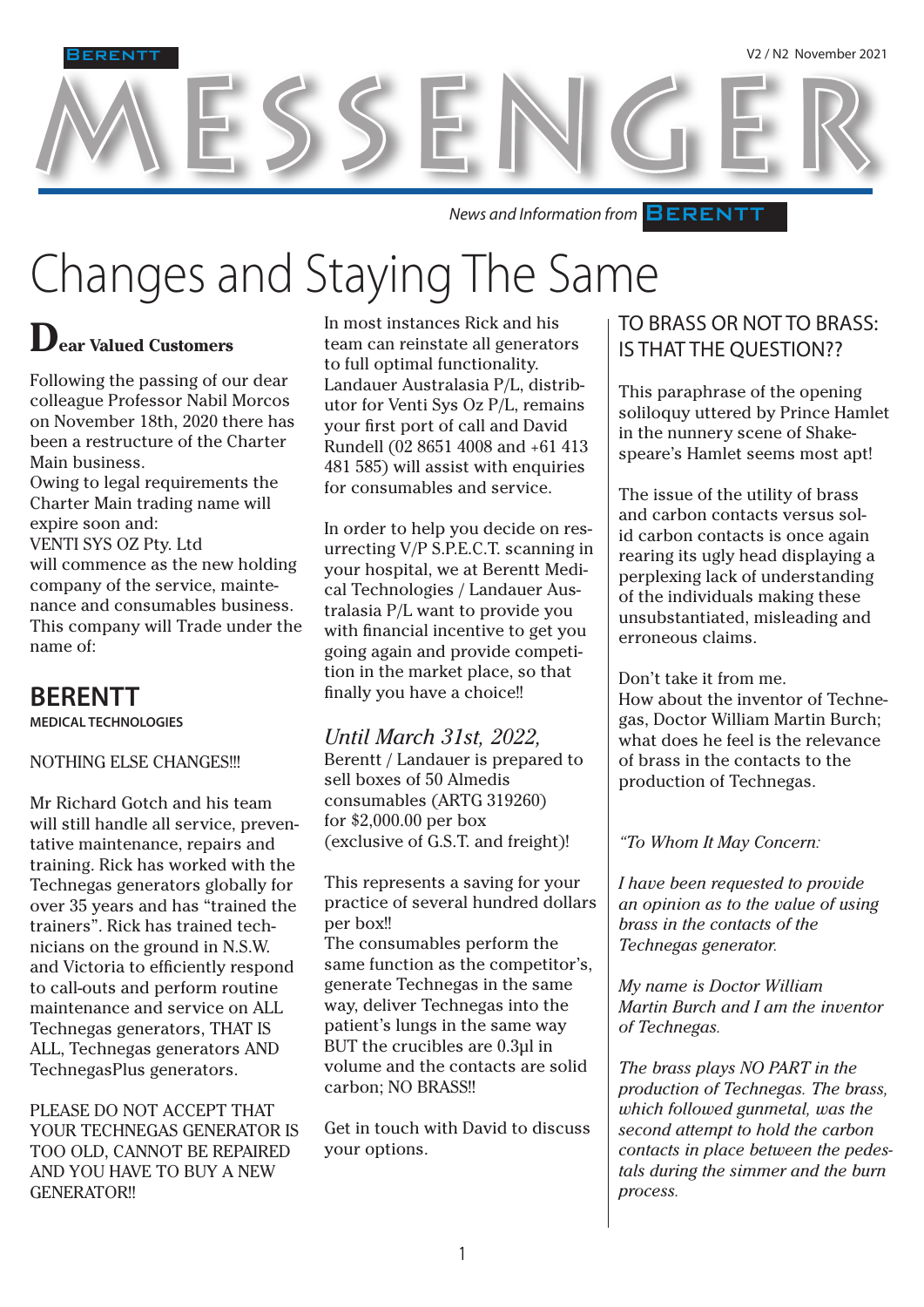*The Technegas manufacturing process simply requires carbon to be raised rapidly to a high temperature, AND THAT IS THE TOTAL SUM!!* 

*Various attempts were made to simplify the process and to make it simple to repair/replace the contacts, as required.* 

*In my opinion the brass plays ABSOLUTLEY no part in the process of Technegas production.*

*Signed: William Martin Burch*

*Date: 12th day of August 2020"*

#### FURTHER: From the late Professor Nabil Morcos

#### *"I think Bill and you are absolutely correct.*

*I also think that my previous comment about using CYC's claim that two incidents of thyroid uptake are due to the Almedis kit are in essence a tribute to the product since there are only 2 reported incidents out of over 1/3 million German crucibles/contacts placed in the German market since its invention in 1992. This is in comparison to all the thyroid uptake reported in the literature when using Technegas.*

*Kind Regards, Nabil."*

#### It is worth repeating that statement:

Since 2002, (almost 20 years!!) Almedis Altmann GmbH has provided high volume crucibles and solid carbon contacts to hundreds of thousands of customers in Germany and the ONLY concern regarding Thyroid uptake comes from a single site in Germany, and ONLY 2 cases at that!!! I have included a photograph of what can happen using brass in the contacts if everything IS NOT



done correctly and the generator calibrated appropriately.

The example shown is just one of several where the brass contacts in Cyclomedica's contacts has melted!! Have a good look at the photo!!!

#### SOLID CARBON CONTACTS CANNOT DO THIS.

This "melting" can happen if the contacts are loose or a high resistance joint exists on the clamping pedestals. Brass has a melting temperature of between 900 to 940 degrees Celsius (1,650 to 1,720 degrees Fahrenheit) and if the Technegas generator severely overheats, melting can occur as has been the case in several instances including the example pictured. To reiterate, for the edification of those who want to better understand the technology, let's get down to brass tacks:

1) The inventor of Technegas tells us that BRASS IS NOT essential to the production of Technegas

2) Technegas is largely trapped in the surfactant of the alveolus

3) Technegas MOSTLY DOES NOT cross into the circulation: the whole premise behind a V/P scan

4) Technegas, per say, THERE-

FORE CANNOT result in Thyroid uptake

5) The only caveat is EXCES-SIVE swallowing which could result in stomach uptake

6) Free pertechnetate DOES readily cross into the circulation and could result in the Thyroid being imaged

7) REFER TO CYCLOMEDICA'S OWN USER MANUAL for ways in which free pertechnetate could be generated

8) But the possible ways include:

i) Overfilling the small Cyclomedica 0.14µl crucible. Excess Tc-99m could be blown off the crucible, not be heated to 2,750C in the burn resulting in the production of free pertechnetate

ii) The burn could be carried out in an atmosphere containing as little as 3% oxygen in the Argon atmosphere

iii) Hoses and Regulators which are in any way damaged, i.e. running over hoses with the Technegas generator, old and/or faulty regulators. Any air/oxygen entering during Technegas production WILL result in pertechnetate production AND thyroid imaging

iv) Contaminated Argon bottles or incorrect Argon bottles

v) "Wetting" the carbon crucible. The "wetting" process occurs to prepare the crucible AND TO PREVENT bubble formation during the generation of Technegas which could result in the eruption of technetium out of the crucible, NOT TO sterilize the crucible!!

vi) The simmer temperature should be properly calibrated to result in COMPLETE drying of the crucible. If the simmer temperature is too low, the crucible will not be COMPLETEY dry after 6 minutes AND when the burn cycle commences FREE pertechnetate could be produced resulting in Thyroid imaging

9) Therefore, it is free pertechnetate which results in Thyroid imaging, NOT THE ABSENCE OF BRASS FROM THE CONTACTS, not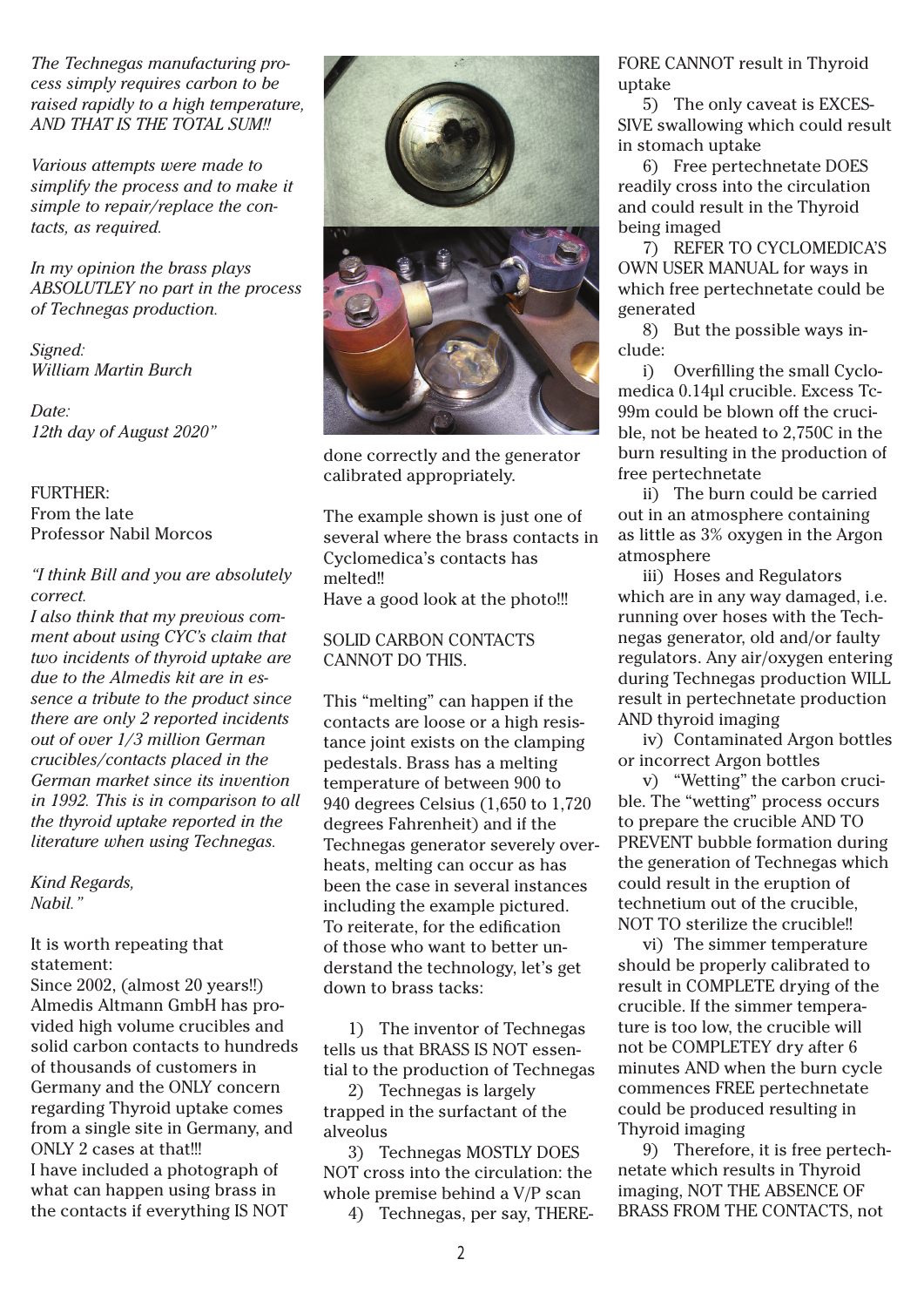the Almedis Altmann GmbH solid carbon contacts, not the Almedis Altmann GmbH high purity, high volume solid carbon crucibles AND free pertechnetate can be generated for many and varied reasons as outlined above.



Charles Buttigieg

## QUESTION FOR THE INQUISITIVE MIND???

Doctor William Burch has proposed a unique but very significant study which he is very keen to see someone in the nuclear medicine community follow up on. Bill believes that there COULD be a strong bonding between COVID and Technegas because not only are the two very similar in size (~10 nm) but more importantly they BOTH have active carbon links.

Therefore Bill believes that Technegas will label the Covid virus with only minimal effort.

What is proposed is a single person investigation which could prove the Point:

A male volunteer, 20 -40 years old, preferably non-smoker, relatively fit, no pre-existing lung pathology, recently diagnosed Covid-positive. Ask the volunteer to take a single breath/inhalation of Technegas followed by sequential exhalations into a series of filters which would give a clear index if how well the bonding actually was.

Then the big test:

a single AP view will, Bill believes, show something not seen before!!! If it actually works the ramifications go well beyond this to, for example future Radiotherapy!

Is there someone out there willing to give it a go?? This could form the basis of a significant paper for future follow-up and would probably suite a nuclear medicine technologist looking for a paper to present at an international conference!!

Call Charles for initial discussions on + 61 (0) 449 289 007.



William (Bill) Burch

## HELPFUL HINTS FROM RICK

The Technegas and TechnegasPlus User Manuals:

This much overlooked useful tool, available to ALL Technegas users should be kept handy for ready reference. It can be accessed on-line BUT it is usually provided to purchasers of Technegas generators in either hard-copy or on CD.

Error Messages: A comprehensive list of Error Messages is detailed in the User Manual. By referencing the Error Message in the User Manual, it is possible to identify and rectify many of the common problems preventing optimal functioning of the Technegas generators.

#### YOU SHOULD NOT START

PUSHING buttons in the hope that a problem can be rectified. Pushing buttons may program the generator to perform a non-desired function. As a matter of course, you should always wait, read the message on the screen and perform the function indicated. Don't pre-empt the machine; this can lead to problems with Technegas production.

Batteries: Batteries for the electronic version of the generators should be changed every three years and for manual version every two years. That is if the advised protocol is adhered to. So, it is worth repeating the recommended procedure:

 I) Turn the generator ON at the start of the day

 II) Leave on all day which charges the battery

 III) Turn OFF at the end of the day

 IV) This optimises the life of the battery

 V) Refer to Item 6.6, page 17 of the TechnegasPlus User Manual (version dated 12/08/2021.) Regular Servicing and Maintenance: While the Technegas generators are robust and require little attention if looked after, IT IS RECOMMENDED that the generator is serviced at least once per annum or after 500 burns. This attention ensures that the generator is appropriately calibrated and functioning optimally.

We have trained technicians on the ground in Victoria and N.S.W. to attend to emergency call-outs and offer phone assistance to resolve simple matters.

The annual Service Contract costs \$2,000.00 which is a cost-effective way to ensure that your generator operates always at full functional efficiency.



Rick Gotch